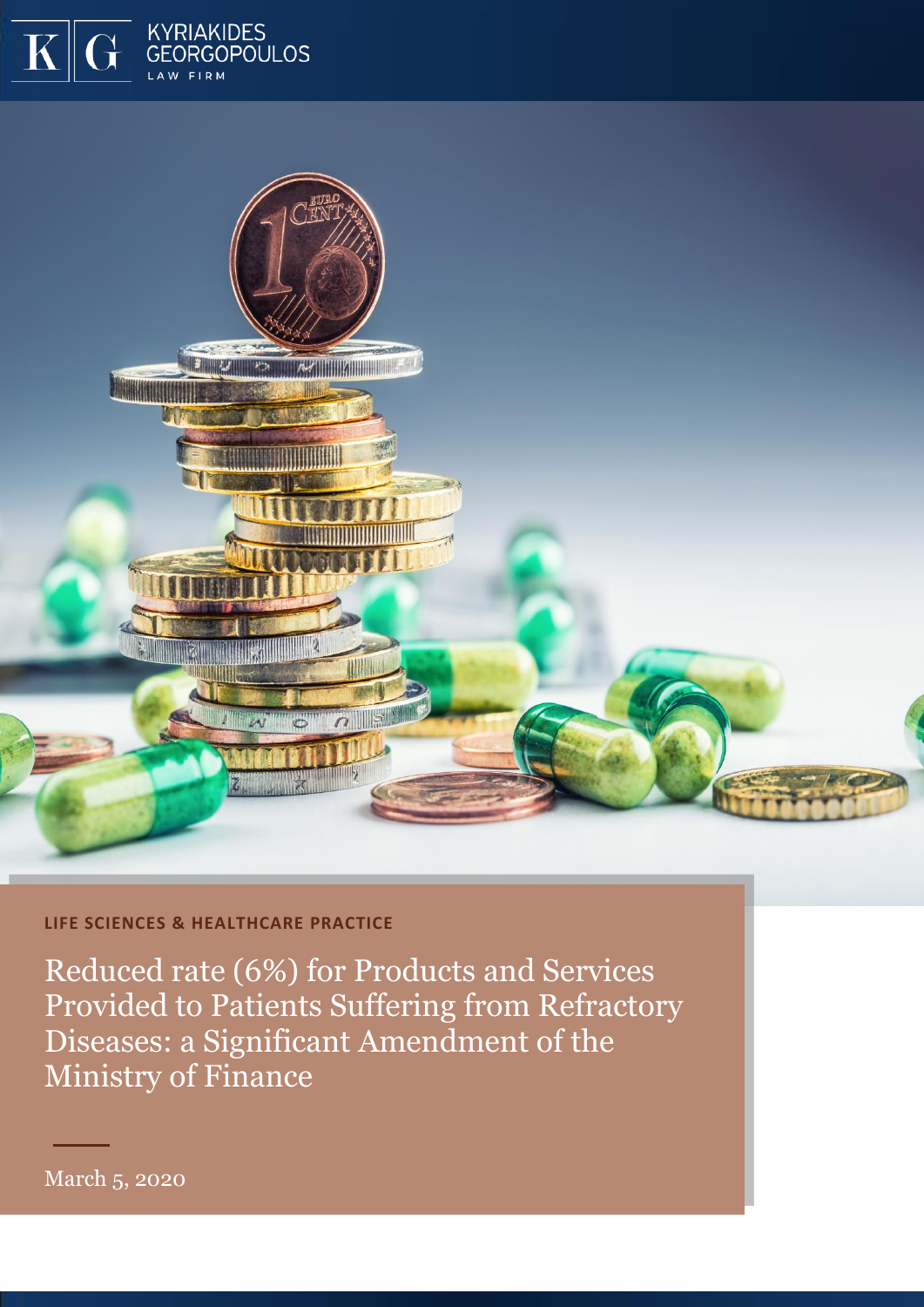

## **LIFE SCIENCES & HEALTHCARE PRACTICE**

# Reduced rate (6%) for Products and Services Provided to Patients Suffering from Refractory Diseases: a Significant Amendment of the Ministry of Finance

BY IRENE KYRIAKIDES, VICTORIA MERTIKOPOULOU, LIA MITROPOULOU

On February 12, 2020, the Greek Ministry of Finance filed the *Amendment of VAT Code Ratification on the reduced rate for goods and services provided to patients with refractory diseases* (Article 10 of Law 6446/2020 - GG Α' 32/14.02.2020).

This amendment is of paramount importance on grounds of social policy and social welfare: it establishes reduced VAT rates to be applied on particular preparations used for human diagnostic testing. Paragraph 1 refers to medication, vaccines and immunological medicinal products, radioactive preparations for diagnostic and/or therapeutic purposes, opacifying diagnostic preparations and other preparations for diagnostic purposes or reagents. It is provided that all listed products are subject to the VAT rate of 6%. Paragraph 2 refers to radiotherapeutic practices included in the Common Ministerial Decision Y4a/48545 (GG B' 2408/31.08.2012). It is provided

again that all listed practices are subject to the VAT rate of 6%.

The reduction in the VAT rate is significant: the radioactive preparations for diagnostic and/or therapeutic purposes, other preparations for diagnostic purposes or reagents as well as radiotherapy services offered to people suffering cancer –all classified on specific tariff lines- were subject to VAT rate of 24%. Furthermore, opacifying diagnostic preparations as well as other preparations for diagnostic purposes or reagents classified on different tariff lines - were subject to VAT rate of 13%.

Thus, the new provision is about to decrease the medical expenses of those patients who need to undergo diagnostic examination and therapeutic procedures that are dependent to the abovementioned described products and services. Last but not least, according to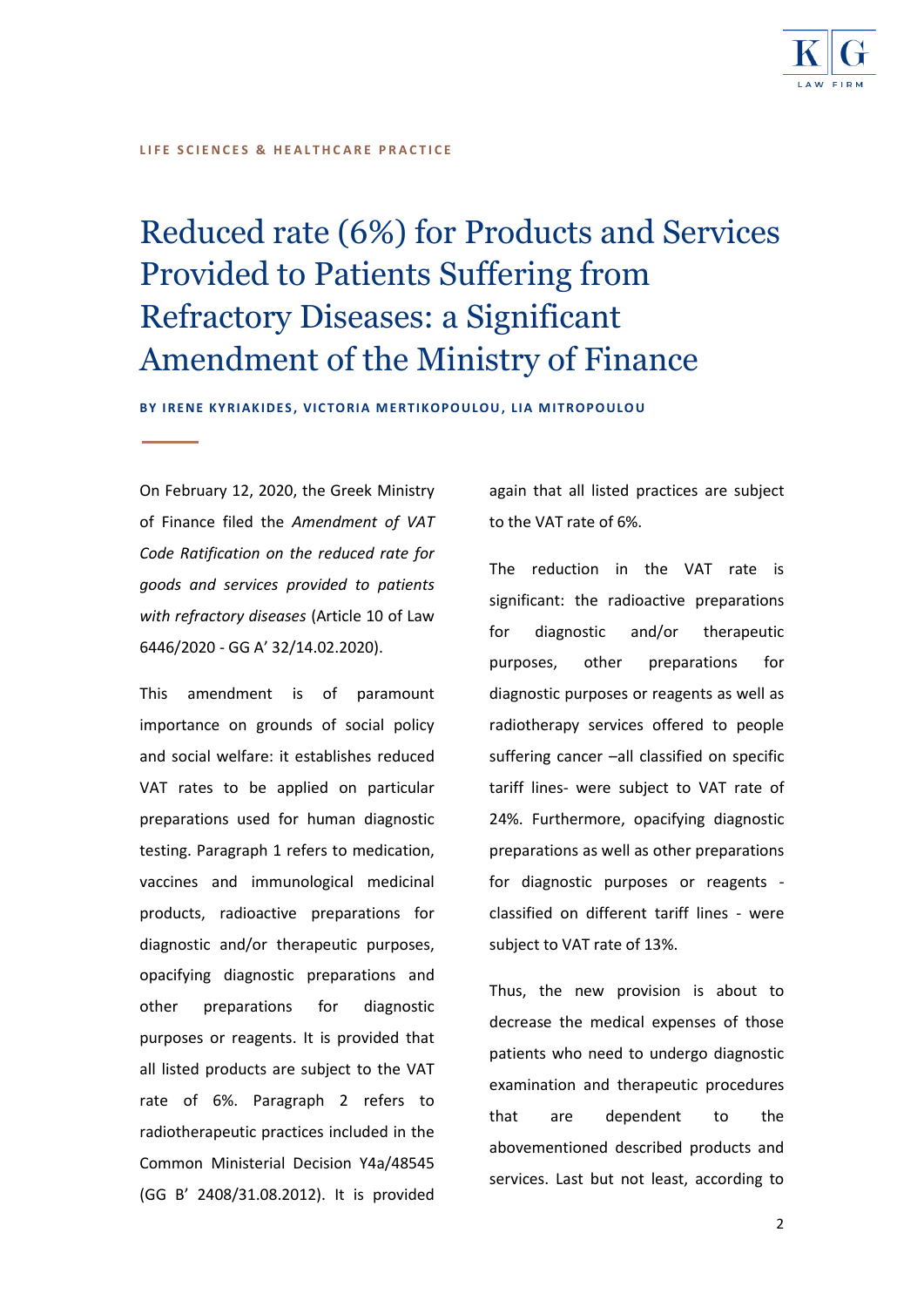the impact assessment, the provisions will not result in noticeable budgetary impact since the greatest part of the cost for the supply and offer of the relative products and services respectively is paid by the National Health System (EOPYY).